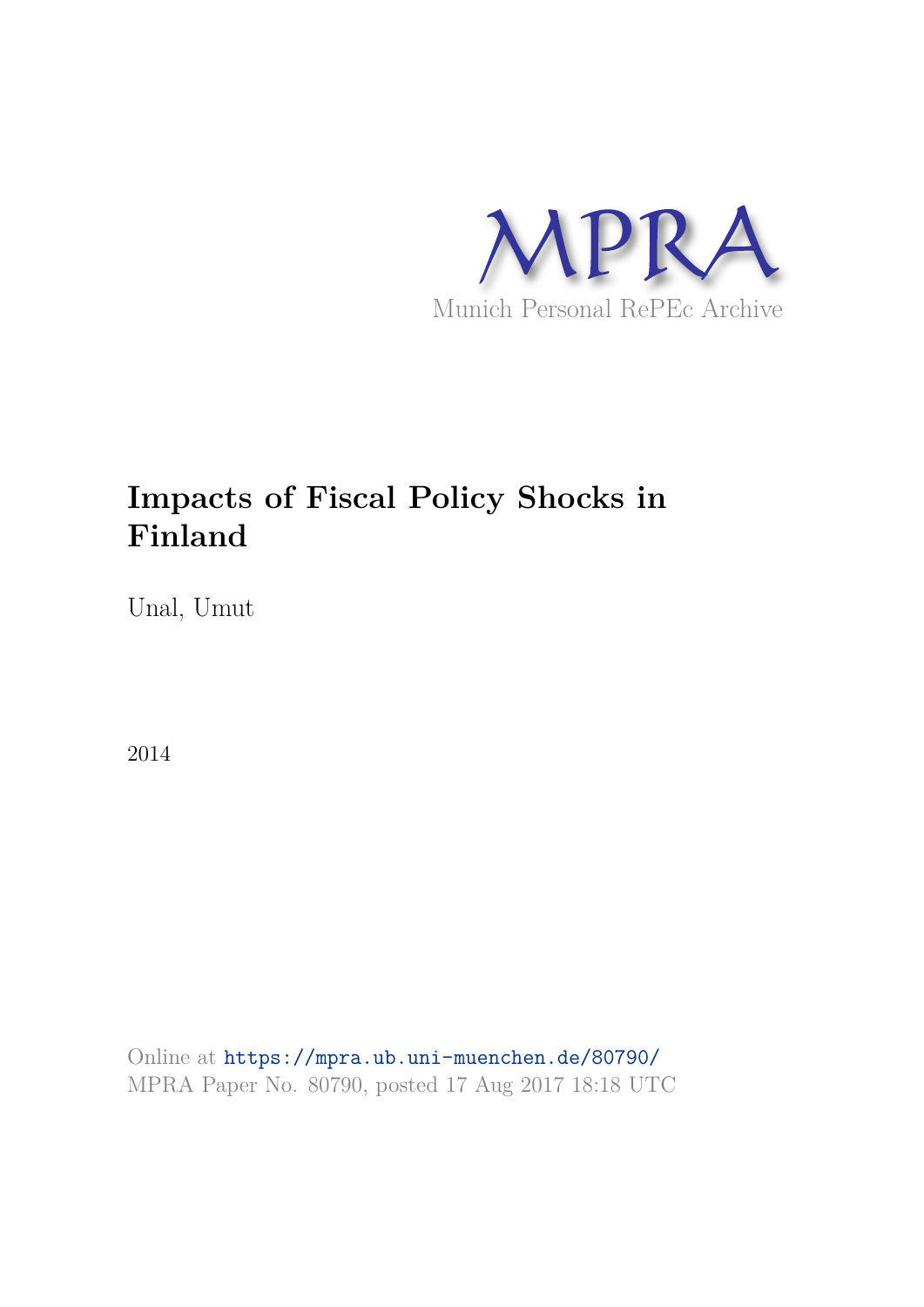## **Impacts of Fiscal Policy Shocks in Finland**

**Umut Unal** 

*Turgut OzalUniversity, Department of Economics, Turkey*  Email: [uunal@turgutozal.edu.tr](mailto:unalumut@gmail.com) 

**Abstract:** This paper focuses on the responses of main macroeconomic indicators to the tax and spending shocks in Finland using a structural VAR approach. The results suggest that GDP increases in response to an increase in government spending whereas it falls in response to an increase in total net taxes. The response of investment to both government spending and total net tax shock is consistent with the Keynesian theory. The results also indicate that the relative impact of government spending on output is lower than that of total net taxes.

**Keywords***:* Fiscal Policy; Government Spending; VAR

**JEL Classification Number***:* E62; H30

#### **1. Introduction**

The impacts of fiscal policy on macroeconomic aggregates is still of great importance and discussed by both academics and policy-makers despite the evidence from theoretical point of view and empirical studies differ. These disagreements aside, fiscal policy has been gaining special relevance and importance particularly in the context of Economic and Monetary Union (EMU) of the European Union. As is widely known, by establishing a single monetary policy, EMU prevents individual member states to act independently. Such prevention leaves the fiscal policy as the single tool on the demand side of the economies of EMU against any shock to their economies.

In the last years, there has been a growing body of literature investigating the impacts of fiscal policy on macroeconomic indicators even though there is still no consensus amongst researchers regarding the size and the duration of the effects. Using the Vector Autoregression (VAR) approach, the most recent and standard strand of the literature started with Blanchard and Perotti (2002) which indicated positive short-run multipliers resulting from tax cuts and increased in government expenditures. Similarly, using a panel of OECD countries Alesina et al. (2002) investigate the impacts of a change in fiscal variables on private investment. The authors find a negative reaction of output in response to an increase in taxes, which is in line with the findings of Blanchard and Perotti (2002).

Investigating the effects of fiscal policy in Australia, Canada, Germany and the UK, Perotti (2004) on the other hand points out that the impact of any change in tax policy on GDP and its components evaporates over time. Envisaging the following three scenarios: a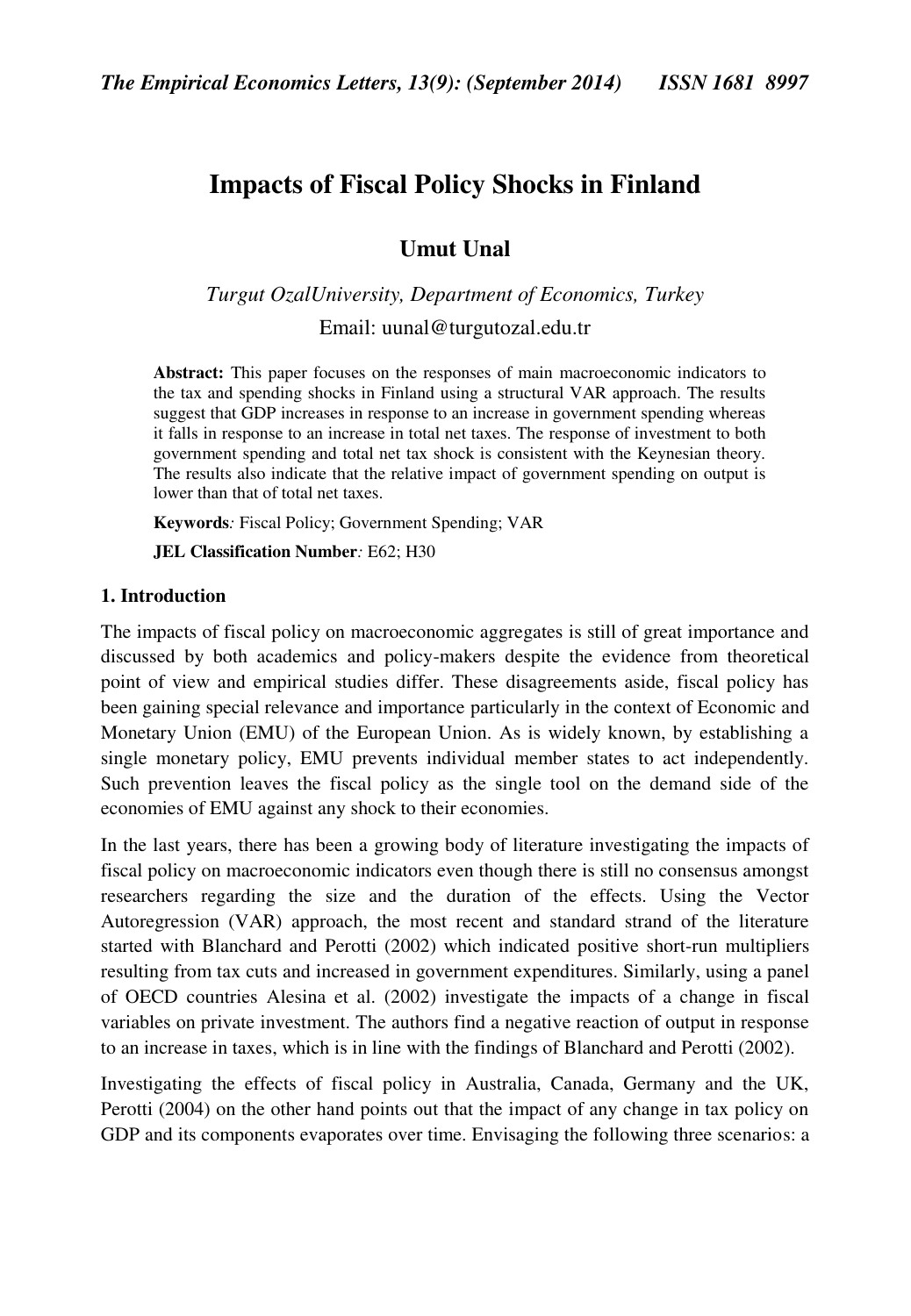deficit-financed spending increase, a balanced budget spending increase, and a deficitfinanced tax cut, Mountford and Uhlig (2008) try to distinguish the impacts of fiscal policy shocks between 1955 and 2000. Their main finding is that among the three scenarios the deficit financed tax-cut is the most efficient method in helping raise the GDP. This paper seeks to contribute to the analysis of the impacts of fiscal policy by applying a Vector Autoregression method to Finland data. To this end, a 5-variable VAR model, which involves total government spending, total net taxes, GDP, a measure of inflation and interest rate is used as a benchmark. In a further step, the responses of the GDP components, private investment and consumption, to a shock to fiscal variables are examined.

The results suggest that output increases in response to an increase in government spending whereas output falls in response to an increase in total net taxes. The response of investment to both government spending and total net tax shock, is consistent with the Keynesian theory, which predicts that an increase in spending may yield either an increase or a decrease in investment depending on the relative strength of the effects of the increase in output and the increase in the interest rate; yet, in either case, increases in spending and taxes have opposite effects on investment. On the other hand, following an increase in government spending, consumption is crowded in, whereas in response to an increase in total net taxes, consumption is crowded out. While the former result is consistent with the Keynesian model, the latter is difficult to reconcile with the neoclassical model. Finally, our results also indicate that the relative impact of government spending on output is lower than that of total net taxes.

The rest of the paper is organized as follows: Section 2 describes the data. Section 3 addresses the methodological issues related to the specification and identification of the VAR; Section 4 focuses on the results concerning the effects of government spending and total net taxes; and, finally, Section 5 concludes.

### **2. Data**

The availability of the quarterly fiscal variables, particularly for the net tax components, is a binding constraint for the analysis of fiscal policy with VAR models. The sample, therefore, covers the period 1970:1-2007:4. The baseline VAR includes quarterly data on government spending  $(g_t)$ , net taxes  $(T_t)$  and GDP  $(y_t)$  all in real terms; the GDP deflator  $(p_t)$ , and the Treasury bill rate  $(r_t)$ .  $T_t$  is defined as public revenues net of transfers, whereas  $g_t$  includes both public consumption and public investment.

All the variables are seasonally adjusted by the original sources and log-transformed except the interest rate that enters in levels. Following the leading studies in the literature, in all cases, the GDP deflator is employed in order to obtain the corresponding real values.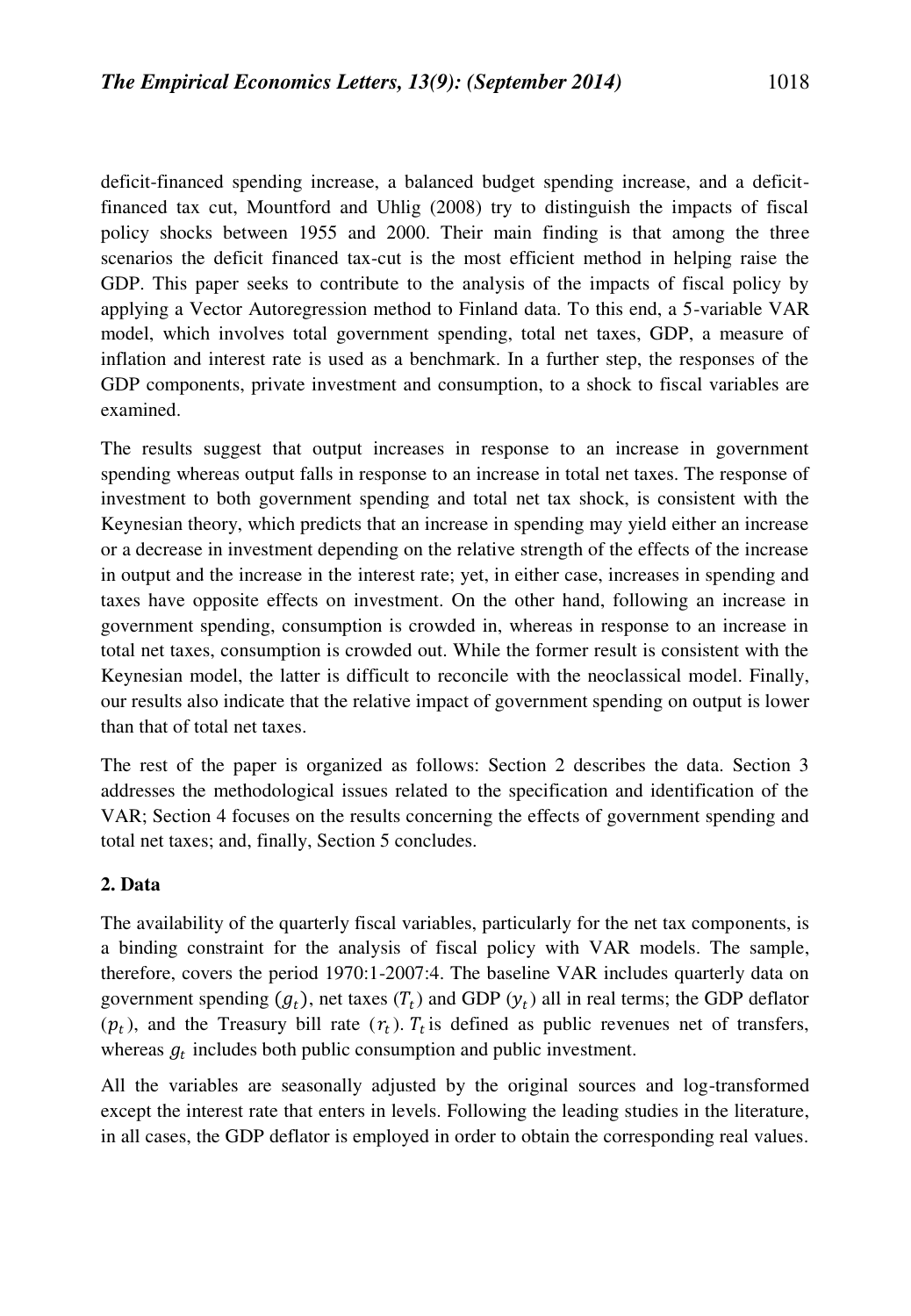The GDP deflator and the Treasury bill rate data are taken from the IMF International Financial Statistics database, whereas the rest of the data are obtained from the OECD World Economic Outlook database.

#### **3. The Identification Strategy**

The reduced-form VAR specification can be written as:

$$
Y_t = A(L, q)Y_{t-1} + U_t
$$
 (1)

where  $Y_t$  is a N x 1 vector of endogenous variables,  $A(L, q)$  is a N x N matrix lag polynomial, and  $U_t$  is a N x 1 vector of reduced-form innovations which are assumed to be independently and identically distributed with covariance matrix equal to the  $\Sigma_{U} = E(U_t U'_t)$ . Following the leading studies in the literature, the following relationship between the reduced-form residuals  $U_t$  and  $V_t$  is assumed:

$$
A U_t = B V_t \tag{2}
$$

in which the shocks are assumed to be independently and identically distributed with covariance matrix equal to the identity one. Or, to put it differently, the structural shocks are assumed to be orthogonal to study the impact of an isolated shock. By multiplying the first equation with A, the following structural form of the VAR can be obtained:

$$
AY_t = AC(L)Y_{t-1} + AU_t = AC(L)Y_{t-1} + BV_t
$$
\n(3)

Once this equation is solved for  $Y_t$ , it will yield the following structural moving-average representation:

$$
Y_t = [I - C(L)L]^{-1}A^{-1}B V_t
$$
\n(4)

The method adopted here is the structural identification method proposed by Blanchard and Perotti (2002). According to this method, some elements of the matrix A in equation (2) can be obtained by using information on elasticities of government spending and taxes with respect to output. The elasticities can either be computed or taken exogenously. There are two main assumptions for this method. First, the relative ordering of the fiscal variables needs to be identified. In other words, it is required to identify whether the government spending decisions or tax decisions are deemed to come first. Second, it is assumed that government spending does not react with a certain period to shocks to the economy. That is simply why the quarterly data is preferred in this method as it is not possible to learn about a GDP shock, pass the measures through legislature and implement them within a quarter. In this paper, the identification will be built upon this method and it is assumed that government spending decisions come first. Thus, the system takes the following form: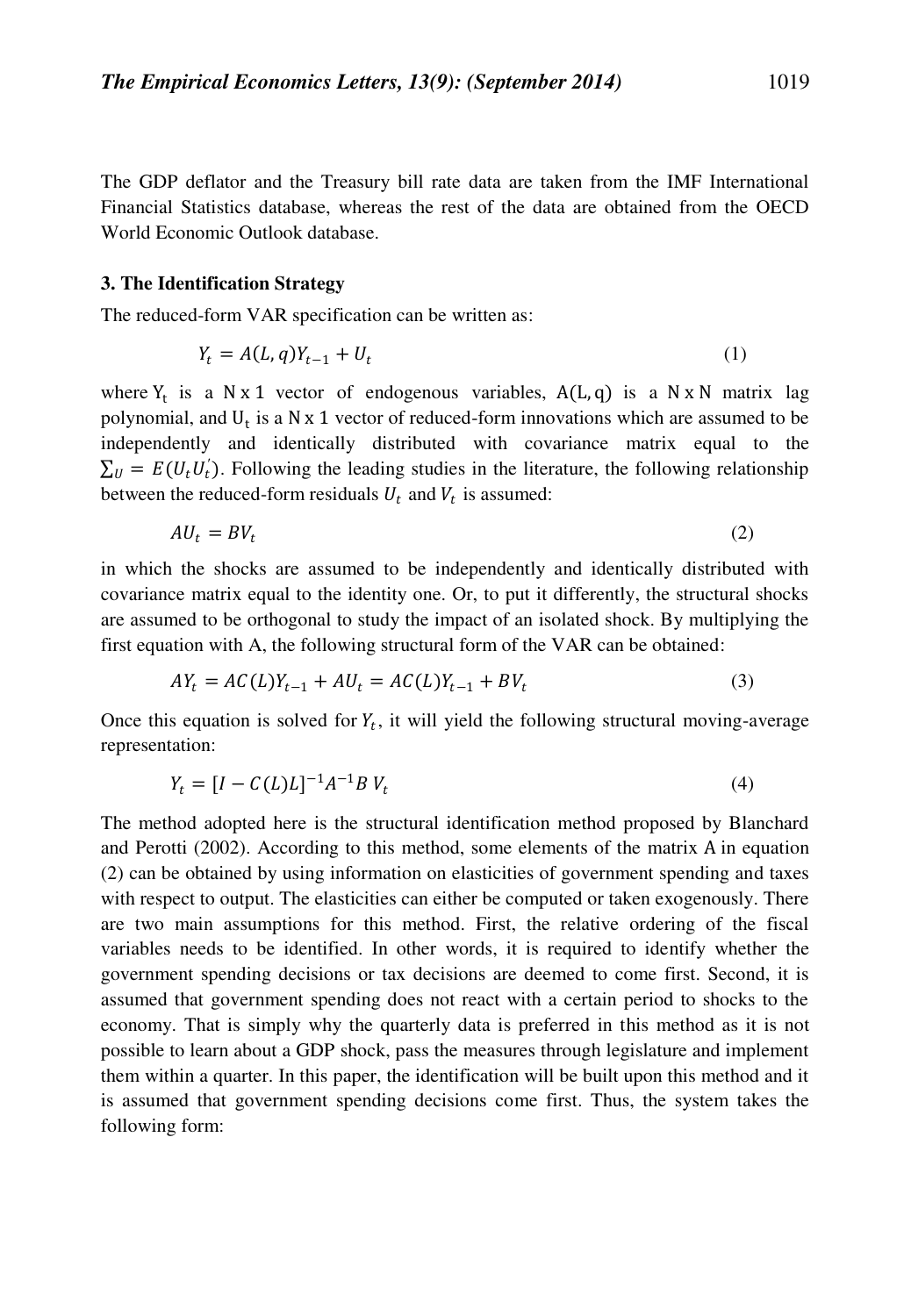$$
\begin{bmatrix} 1 & 0 & -\alpha_y^g & -\alpha_p^g & -\alpha_r^g \\ 0 & 1 & -\alpha_y^T & -\alpha_p^T & -\alpha_r^T \\ -\gamma_g^y & -\gamma_r^y & 1 & 0 & 0 \\ -\gamma_g^p & -\gamma_r^p & -\gamma_p^p & 1 & 0 \\ -\gamma_g^p & -\gamma_r^r & -\gamma_y^r & -\gamma_p^r & 1 \end{bmatrix} \begin{bmatrix} u_t^g \\ u_t^r \\ u_t^v \\ u_t^v \\ u_t^r \end{bmatrix} = \begin{bmatrix} 1 & 0 & 0 & 0 & 0 \\ \beta_g^T & 1 & 0 & 0 & 0 \\ 0 & 0 & 1 & 0 & 0 \\ 0 & 0 & 0 & 1 & 0 \\ 0 & 0 & 0 & 0 & 1 \end{bmatrix} \begin{bmatrix} v_t^g \\ v_t^r \\ v_t^v \\ v_t^v \\ v_t^r \end{bmatrix}
$$

where  $v_i^j$ 's represents the structural shocks,  $u_i^j$ 's stands for the reduced form residuals. The coefficients  $\alpha_i^j$  measures the automatic response of fiscal variable *i* to the macroeconomic variable *j*. Similarly, the coefficients  $\beta_i^j$  capture the random discretionary fiscal policy shocks to fiscal policies.

Table 1 provides an overview of the quarterly elasticities used in this study. The elasticity of tax to GDP is constructed from the data provided by OECD, following the leading studies in the literature i.e. Perotti (2007) and Monacelli and Perotti (2010). In this context, it is assumed that the contemporaneous elasticity of government spending with respect to GDP is zero. Such an assumption is also standard in the literature for most of the studies including but not limited to Blanchard and Perotti (2002), De Castro and De Cos (2008), Burriel et al. (2010). Furthermore, no fiscal variables are assumed to be sensitive to the nominal interest rate. The elasticity of fiscal variables with respect to real private consumption and investment are equal to the elasticities with respect to GDP component in the sum of both. Finally, following Heppke-Falk et al. (2006), the GDP deflator elasticity is the real GDP elasticity of the nominal fiscal variable less 1.

|                            | Real<br>GDP | <b>Treasury</b><br><b>Bill Rate</b> | <b>GDP</b><br>deflator | <b>Private</b><br><b>Investment</b> | <b>Consumption</b> |
|----------------------------|-------------|-------------------------------------|------------------------|-------------------------------------|--------------------|
| <b>Total Net Taxes</b>     | 0.7         |                                     | $-0.3$                 | 0.49                                | 0.21               |
| <b>Government Spending</b> |             |                                     |                        |                                     |                    |

**Table 1: Exogenous Elasticities** 

#### **The Specification**

Equation 1 is estimated by ordinary least squares (OLS) method and the choice of the number of lags is made considering the Akaike, Schwarz and Hannan-Quinn information criteria and the final prediction error. Here, 3 lags is chosen. The VAR specification described above is estimated so as to obtain the responses of macroeconomic aggregates to various fiscal policy instruments. The baseline VAR includes five variables: government expenditures  $(g_t)$ , tax revenue  $(T_T)$ , the GDP  $(y_t)$ , the GDP deflator  $(p_t)$  and the Treasury bill rate  $(r_t)$ . In a further step, a number of other specifications where GDP is substituted, in turn, by its private components (consumption and investment) are also estimated.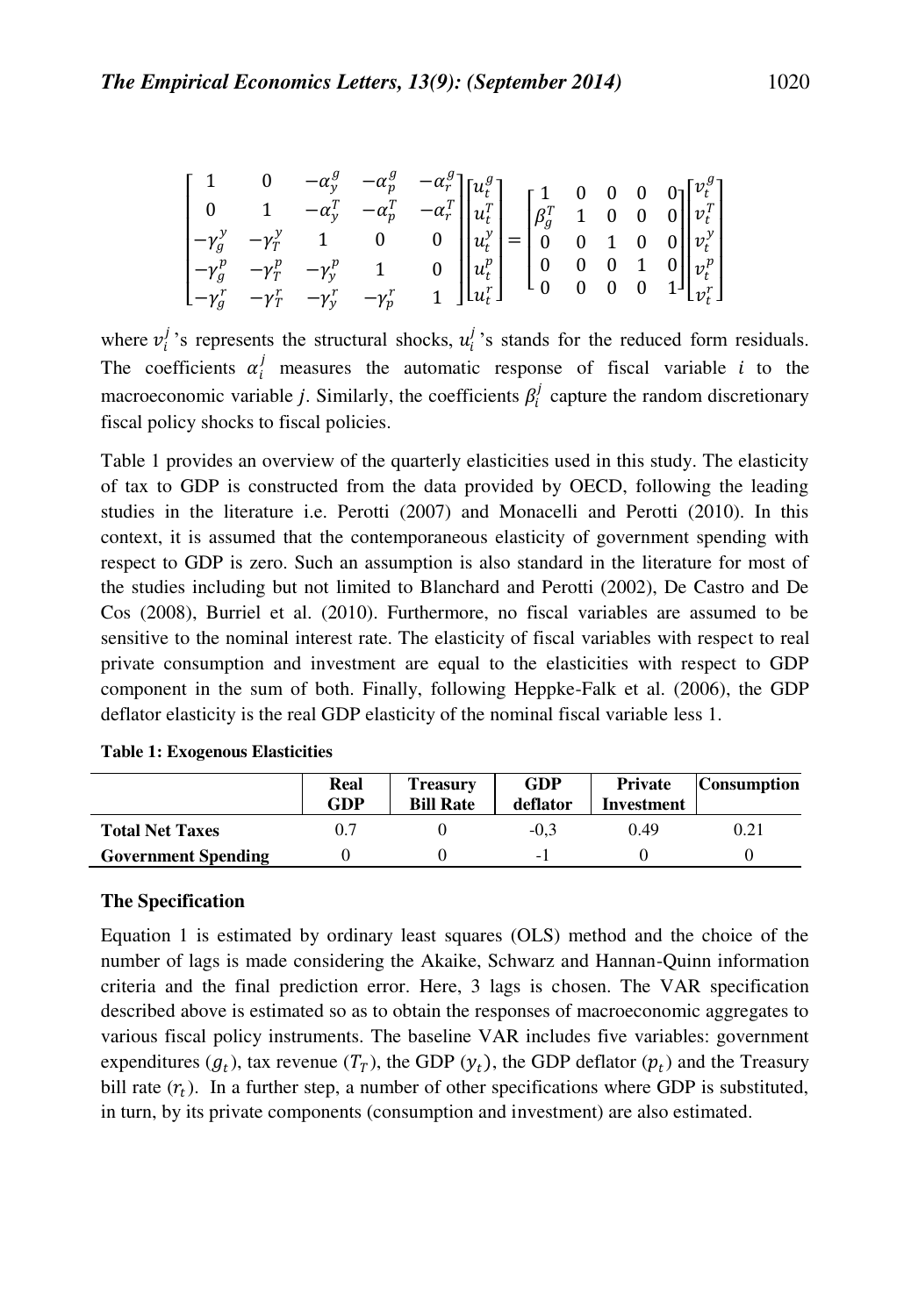#### **4. Empirical Results**

Figure 1 presents the impulse responses of the various macroeconomic indicators following an increase in total net taxes. GDP falls on impact in response to total net taxes innovations in Finland. The significant decline in output appears to be significant and lasts almost the entire period under consideration.



**Figure 1: Effects of Total Net Tax Innovations in Finland** 

Note: Dotted lines indicate the one-standard error confidence interval.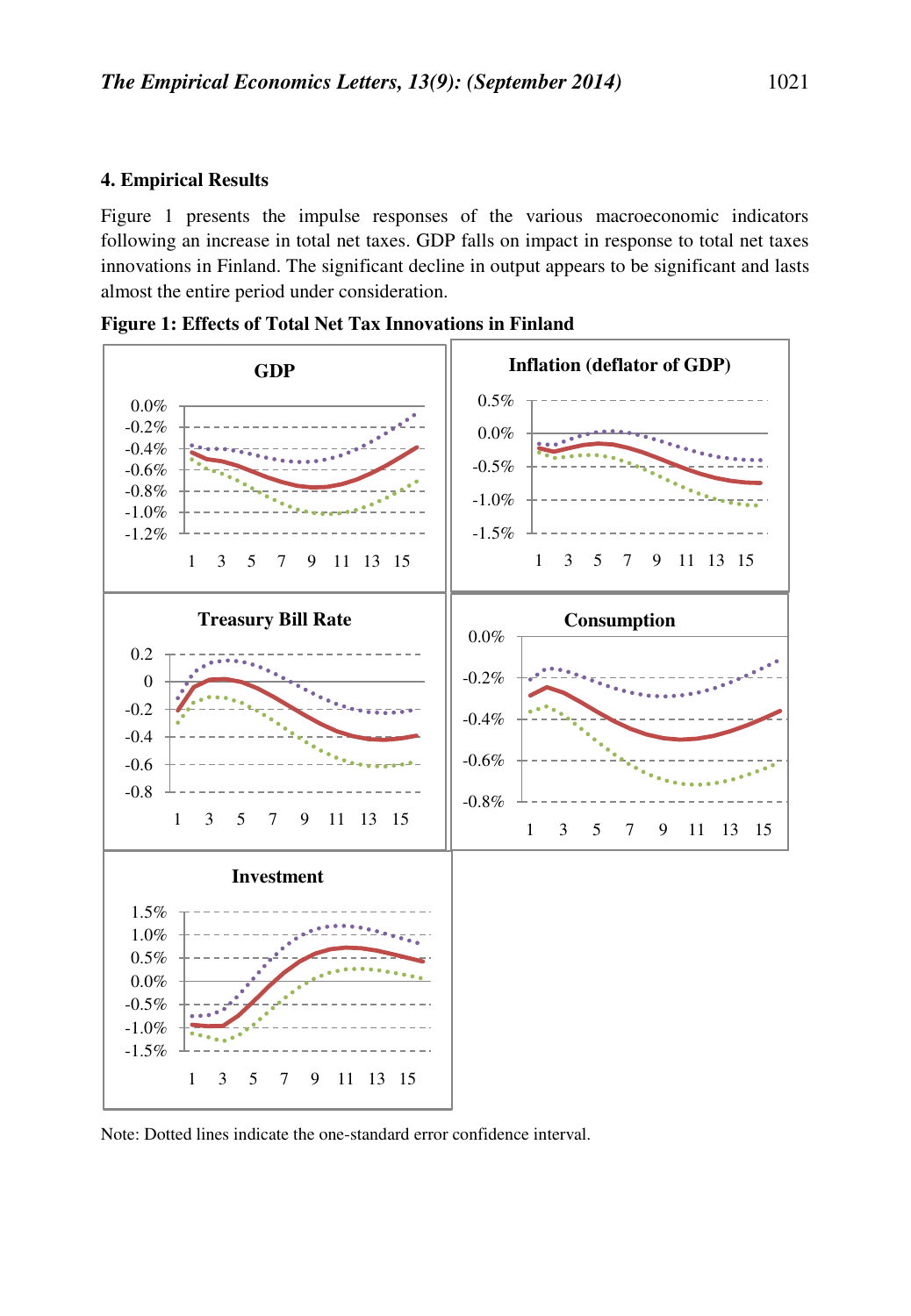The response of GDP components in terms of consumption and investment are also examined so as to obtain a more detailed picture. As regards investment, there will instead be two effects: wealth effect and output effect. As mentioned above, when there is an increase in taxes, consumption decreases while national savings and labor supply increases lowering the interest rate, therefore, investment increases. This is called wealth effect. Second, when there is an increase in net taxes, the economy will slow down by a decrease in output. As the money demand hinges on income, the decline in output will lead to a decrease in interest rate that partially crowds in private investment. The degree of crowding in will depend on the sensitivity of private investment to interest rate and income. However, the final effect of the contraction will be a decline in consumption, investment and output. This is called output effect. So, the net effect on investment will depend on these two effects. It is clear from Figure 1 that the wealth effect is dominated by the output effect and thus the impact response of consumption, investment and output are all negative. Notably, the decline in investment lasts around five quarters, and, thereafter started to rise along with the decline in interest rate.

Figure 2 displays the responses of the same indicators following an increase in government spending. The impact response of GDP is positive and significant on impact. The behavior of consumption largely mimics that of GDP; which basically rises on impact. Government spending shock has also positive impact on interest rate as a result of increasing money demand. It should here be noted that the response of investment is positive. Such an outcome is consistent with the Keynesian theory, which predicts that an increase in spending may yield either an increase or a decrease in investment depending on the relative strength of the effects of the increase in output and the increase in the interest rate; yet, in either case, increases in spending and taxes have opposite effects on investment.<sup>1</sup>

Finally, one might also interest in discovering which policy is more effective on output in the economy. Comparing the on impact values of output in response to government spending and total net taxes shocks, it is clear from the figures that the relative impact of government spending is lower than that of total net taxes. Or, to put it differently, decreasing the total net taxes will lead to better results on the overall economy than increasing the government spending same amount. $<sup>2</sup>$ </sup>

 $\overline{a}$ 

<sup>&</sup>lt;sup>1</sup>For more information, please see Blanchard and Perotti (2002).

 $2$ The robustness of the results were analysed in several ways such as changing the ordering of fiscal variables, replacing the elasticities with their 15 per cent bandwith values,and working with other automatic stabilizer multipliers. The results obtained with alternative approaches are very close to those of the benchmark model. To save space, they are not reported here, and available upon request.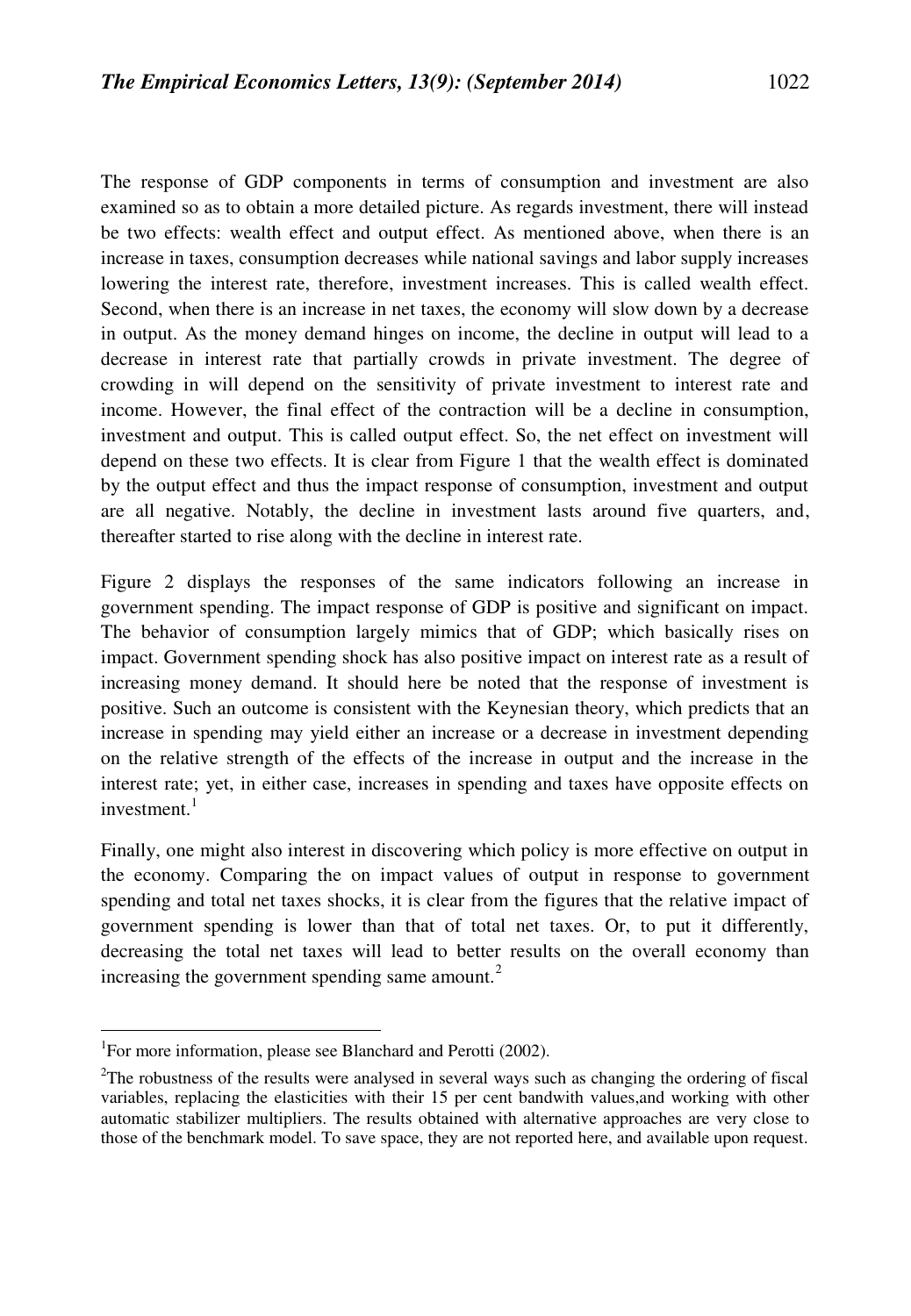

**Figure 2: Effects of Government Spending Innovations in Finland** 

#### **5. Conclusion**

The main goal in this paper was to characterize the responses of main macroeconomic indicators to the tax and spending shocks in Finland using a structural VAR approach under the Blachard and Perotti (2002) identification scheme. The results suggest that GDP

Note: Dotted lines indicate the one-standard error confidence interval.